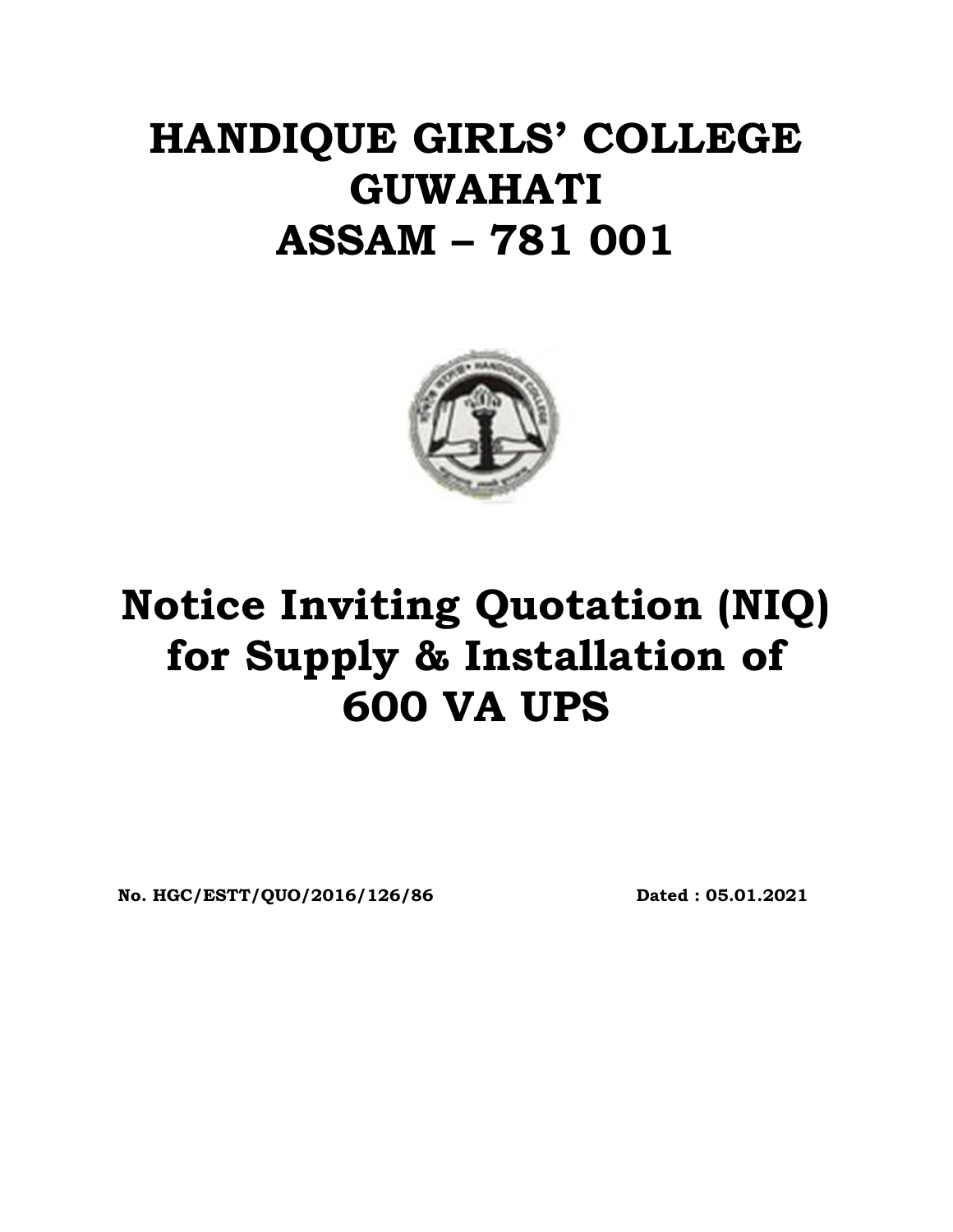#### **NIQ for Supply & Installation of 600 VA**

#### INVITATION FOR QUOTATION

- 1. Handique Girls' College invites sealed Quotation for Supply & Installation of 600 VA UPS for WIFI Hostels
- 2. Interested and eligible Vendor may obtain further information, if required, from the office of the Principal, Handique Girls' College, Guwahati during office hours on all working days of the College.
- 3. The Quotation document may be obtained by downloading it from hgcollege.edu.in
- 4. Quotation will be opened in the presence of the Firm's representatives who choose to attend on the specified date and time.

| 1. | NIO NO.                                       | $\ddot{\cdot}$ | HGC/ESTT/QUO/2016/126/86<br>dtd. 05.01.2021                                                 |
|----|-----------------------------------------------|----------------|---------------------------------------------------------------------------------------------|
| 2. | LAST DATE & TIME FOR RECEIPT OF<br><b>NIQ</b> | $\ddot{\cdot}$ | 20.01.2021 up to 14.00 hrs.                                                                 |
| 3. | DATE AND TIME OF OPENING                      | $\ddot{\cdot}$ | 20.01.2021 at 15.00 hrs                                                                     |
| 4. | NAME AND ADDRESS                              | $\ddot{\cdot}$ | <b>PRINCIPAL</b><br>HANDIQUE GIRLS' COLLEGE<br><b>PANBAZAR</b><br>GUWAHATI, ASSAM - 781 001 |
| 5. | TELEPHONE NUMBER                              | $\ddot{\cdot}$ | 0361-2970214                                                                                |
| 6. | <b>E-MAIL ADDRESS</b>                         | $\ddot{\cdot}$ | $h$ gcollege $75$ @gmail.com                                                                |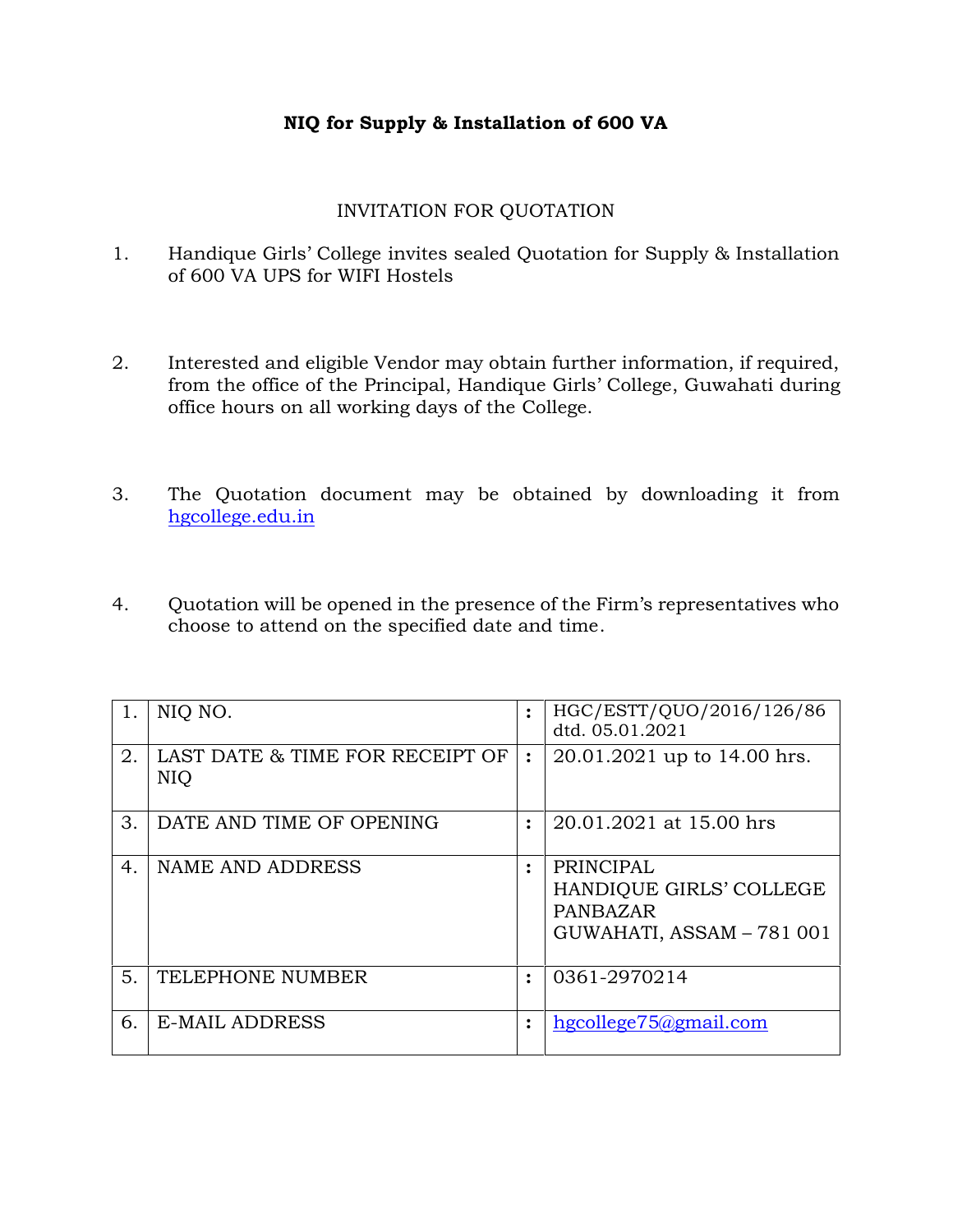#### **NIQ for Supply & Installation of 600 VA UPS**

#### **INSTRUCTIONS TO VENDOR**

- 1. The Vendor shall submit the NIQ in duly sealed envelope. The envelope shall bear the following inscriptions:
	- 1. NIQ for Supply & Installation of 600 VA UPS
	- 2. NIQ No. and Due Date
	- 3. Name and Complete Address of the Vendor
- 2. The Quotation must reach the undersigned on or before the due date, i.e. Quotation received after the due date and time is liable to be rejected. College will not be responsible for any postal delays.
- 3. Quotation submitted by FAX/EMAILS will not be considered at all.
- 4. Quotation received will be opened on the same day. Parties participating are requested to be available for opening of the Quotations.
- 5. The College will deal only with Companies/Firms who have their service centre/support infrastructure located for in Guwahati only.
- 6. The rates quoted should indicate clearly all applicable taxes.
- 7. All the pages of the Quotation should be signed along with company's seal.
- 8. The College reserves the right to reject any or whole quotations without assigning any reasons thereof and does not bind itself to accept the lowest quotation whatsoever.
- 9. That in case of any disputes between concerned parties, dispute shall be settled through amicable resolutions and if not then only the courts of Guwahati will have exclusive jurisdiction to try and entertain suits between the parties under the Contract.
- 10. The Instructions, terms and conditions of the NIQ are binding.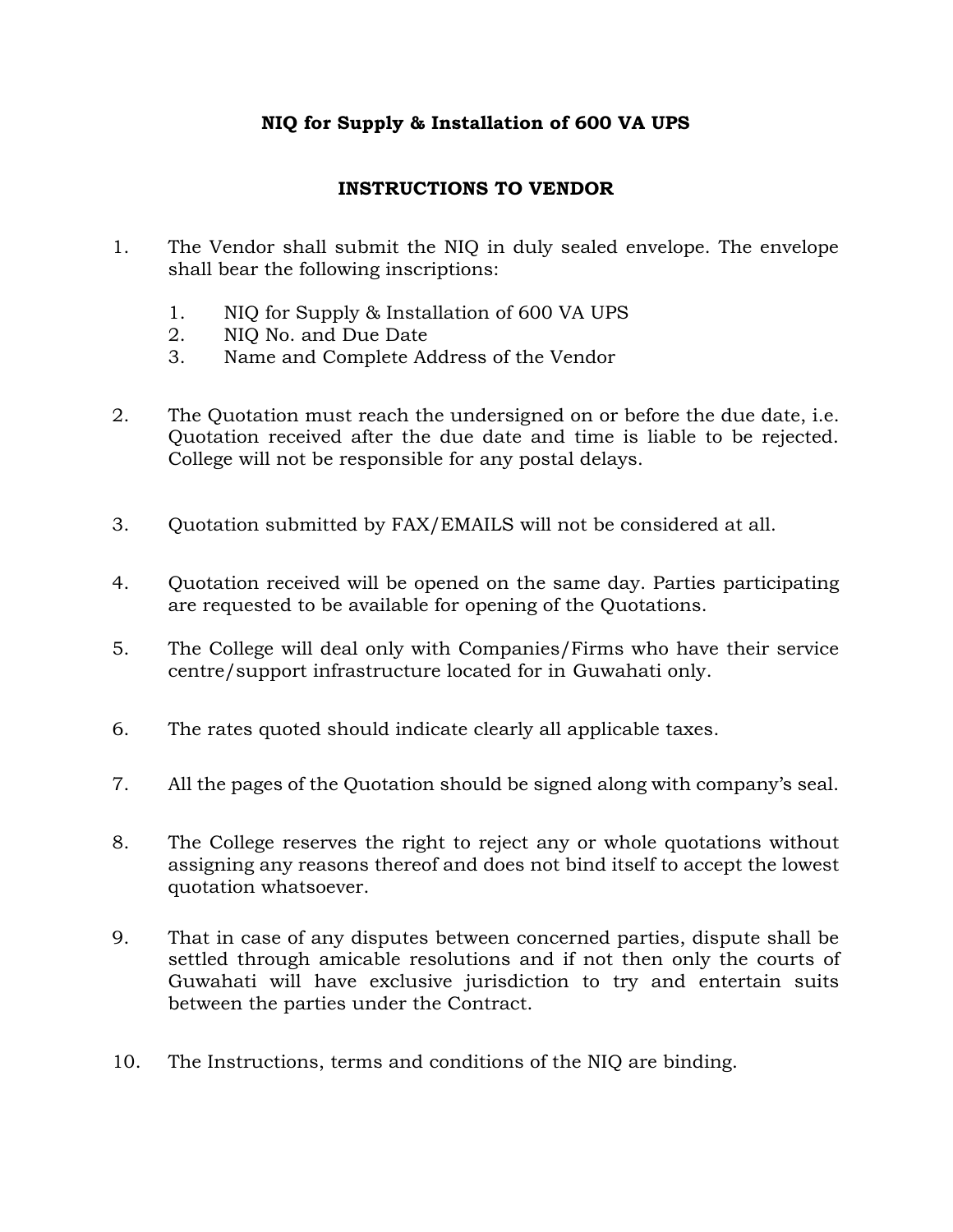#### **NIQ for Supply & Installation of 600 VA UPS**

#### **TERMS AND CONDITIONS**

- 1. The Firm quoting for the UPS should be a service partner or provider of reputed UPS Brands.
- 2. The Firm quoting should be in a position to offer standby UPS of equivalent capacity within 4 hours of downtime. Firms are required to certify agreement to this condition in a separate letter with authoritative signatory.
- 3. The firm should submit the Copies of PAN and GST Numbers.
- 4. Rates quoted should have detailed breakup of applicable taxes and duties and the grand total should be inclusive of all taxes and duties.
- 5. A logbook shall be maintained in which the engineer shall record all the complaints made. The engineer shall attend to all the complaints and resolved within 4 hours of any working day
- 6. Comprehensive Two Years Warranty including batteries in all circumstances.
- 7. The College reserves the right to reject any or all the NIQs.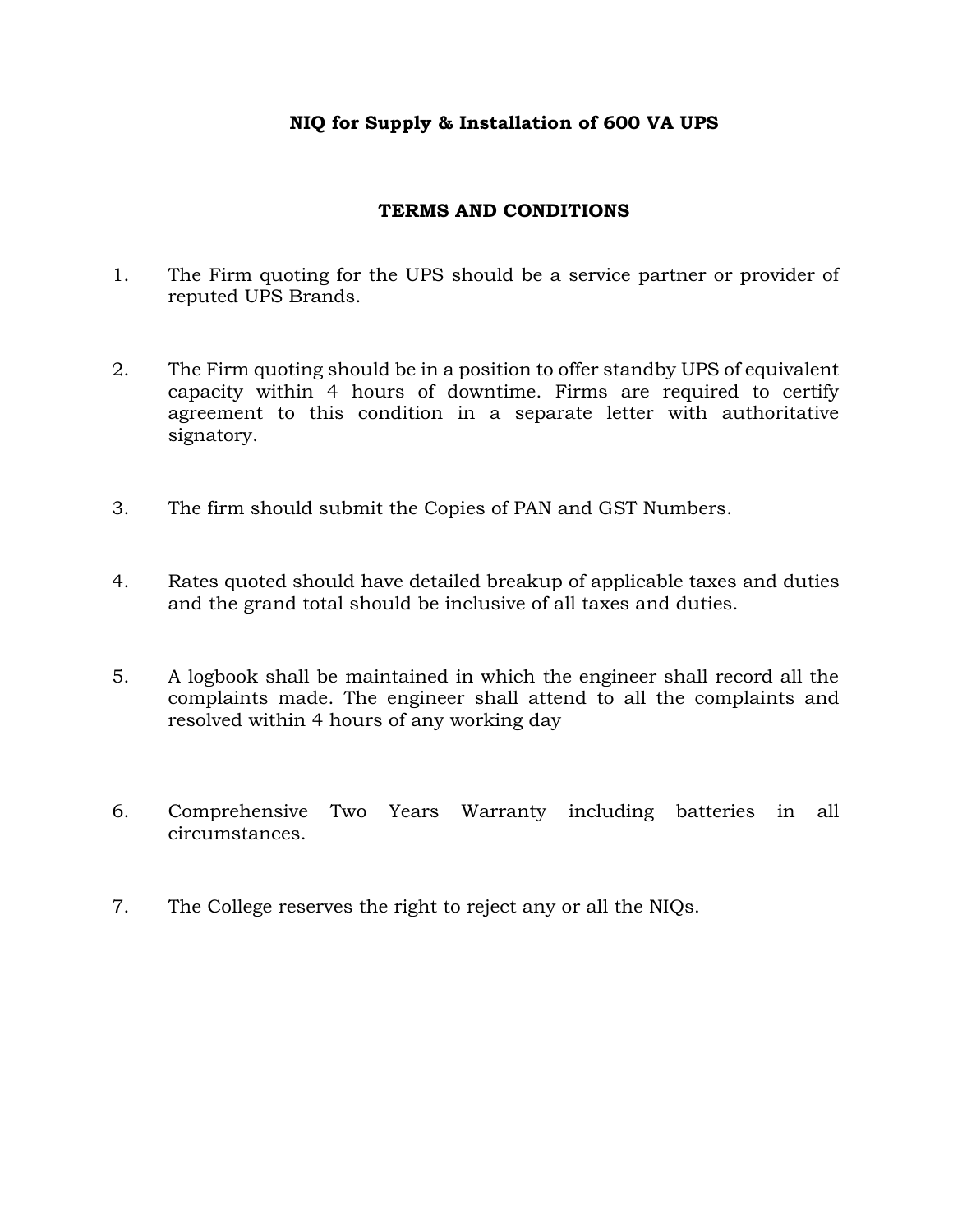### **Quantity: 20 Nos. Minimum Specification of 600 VA UPS**

| Input       | Range / Frequency (50Hz+5%)                        | 145~300V AC                                                            |  |  |  |
|-------------|----------------------------------------------------|------------------------------------------------------------------------|--|--|--|
| Output      | Voltage / Transfer Time                            | $230V \pm 9\%$ AC /                                                    |  |  |  |
|             | Regulator on Mains / Regulator<br>on Battery       | Automatic<br>Voltage<br>Regulation / Pulse Width<br>Modulation         |  |  |  |
| Protection  | Unit Input / Noise                                 | Fuse Protection /<br>Noise<br>Filter                                   |  |  |  |
|             | Short Circuit (Line) / Short<br>Circuit (Inverter) | Fuse Protection / Pulse to<br>Pulse Electronic<br>active<br>Protection |  |  |  |
| Battery     | Type / Recharge Time                               | SMF $/$ 2~8 Hrs.                                                       |  |  |  |
|             | Backup Time/ Battery Rating                        | Minimum 20 Minutes                                                     |  |  |  |
| Alarm       | <b>Battery Low</b>                                 | Sound beeping long                                                     |  |  |  |
| Environment | Operating Temperature /<br>Rel.<br>Humidity        | $0^{\circ}$ C ~ 48°C ; 32°F ~ 120°F<br>/ 0 to 90% non-condensing       |  |  |  |